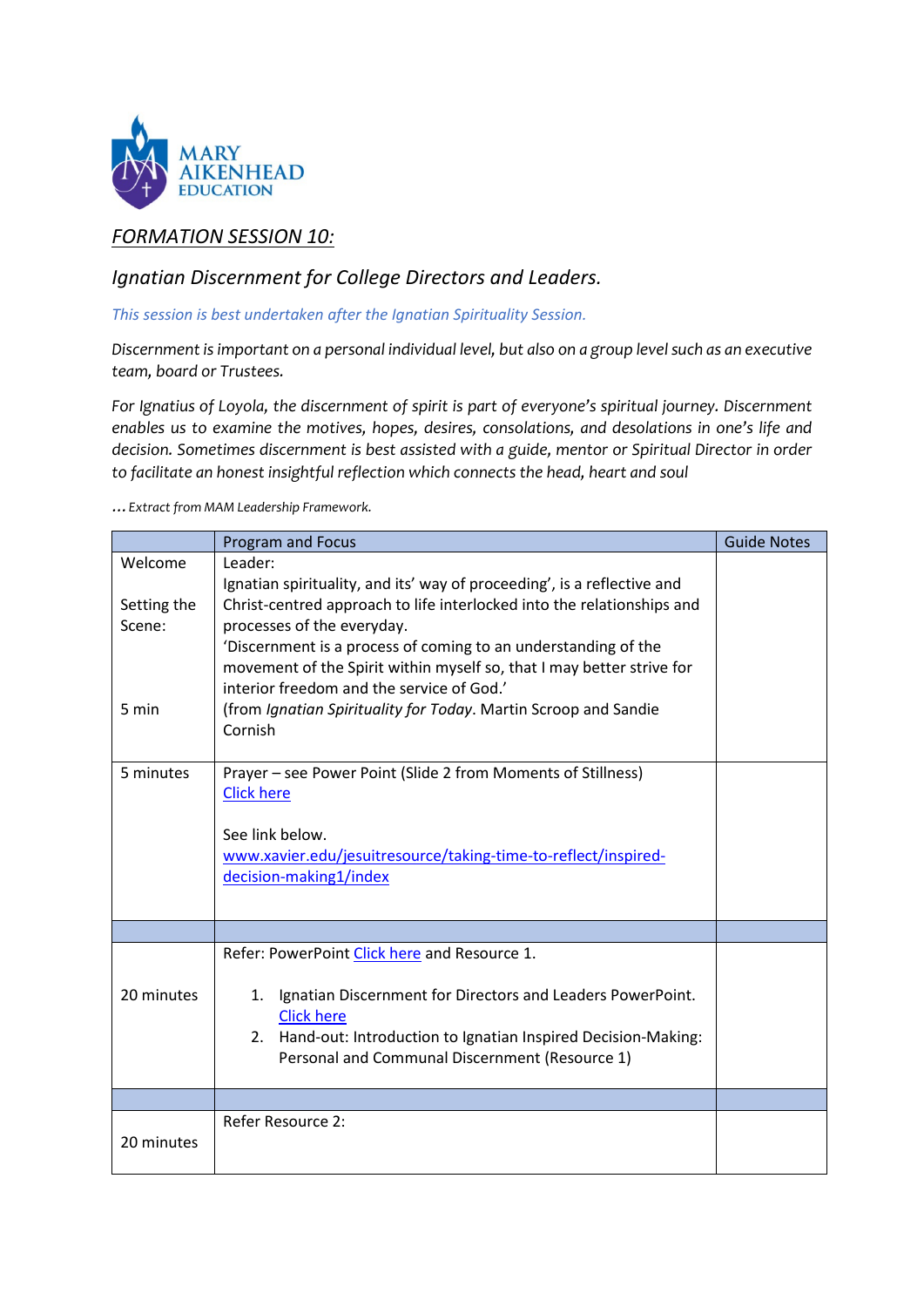|             | In small groups, using Ignatian Communal Discernment, consider one<br>of the scenarios as outlined. You may prefer to use this process with<br>an issue/decision that is based in your college context. |  |
|-------------|---------------------------------------------------------------------------------------------------------------------------------------------------------------------------------------------------------|--|
|             |                                                                                                                                                                                                         |  |
| Concluding  | Leader:                                                                                                                                                                                                 |  |
| comment     | Invite participants to sit quietly for a couple of minutes:                                                                                                                                             |  |
|             | Ponder the place and value of Ignatian Discernment in their                                                                                                                                             |  |
| 5 min       | leadership/governance context.                                                                                                                                                                          |  |
|             |                                                                                                                                                                                                         |  |
| Final       |                                                                                                                                                                                                         |  |
| Prayer/     | Resource 3                                                                                                                                                                                              |  |
| Reflection. |                                                                                                                                                                                                         |  |
|             |                                                                                                                                                                                                         |  |
| 5 min       |                                                                                                                                                                                                         |  |

| <b>Reference Material:</b>                                                                                                    |  |
|-------------------------------------------------------------------------------------------------------------------------------|--|
| <b>Bible</b>                                                                                                                  |  |
| www.xavier.edu/jesuitresource/taking-time-to-reflect/inspired-decision-making1/index                                          |  |
| The Eyes of God, Living Discernment: Brian Gallagher MSC<br>Ignatian Spirituality for Today: Martin Scroop and Sandie Cornish |  |
| Turning to one another: Margaret j. Wheatley                                                                                  |  |
| Moments of Stillness: Sr Stanislaus Kennedy                                                                                   |  |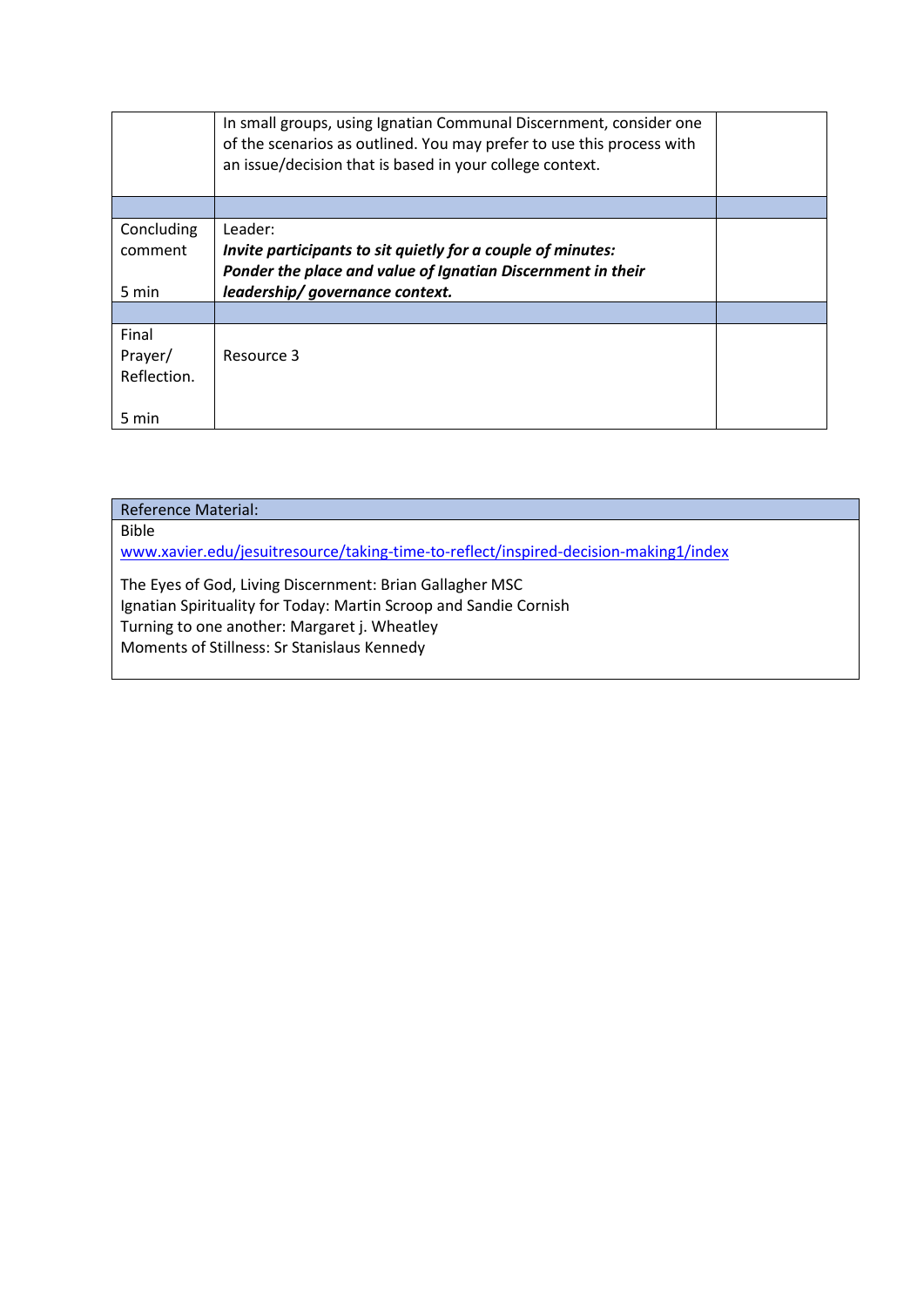## Resource 1:

Introduction to Ignatian Inspired Decision-Making: Personal and Communal Discernment

## <https://www.xavier.edu/jesuitresource/taking-time-to-reflect/inspired-decision-making1/index>

The Ignatian tradition offers many gifts, one of which is the gift of Discernment which *invites us to be open to God's spirit as we consider our feelings and rational thought in order to make decisions and take action that will contribute good to our lives and the world around us.1*

*Ignatian discernment, first articulated by St. Ignatius Loyola, offers a paradigm for making choices, in a spiritual context, between several possibilities all of which are potentially good2. It invites us to ask the question, 'What do I desire?' in the presence of a deepening relationship with God and the common good.*

*Drs. Wilkie and Noreen Au describe a contemporary personal discernment process based on the Ignatian tradition. It begins by outlining the decision -- the issues, concerns and values that are at stake. Throughout the process, we are called to Ignatian indifference, a state of inner freedom, openness, and balance that allows us beforehand not to incline more toward one option than to another.3 We are invited to pray and reflect on the matter noticing the interplay of reason, affect and faithful experience in our decision-making process. We consider the head work, the pros and cons, as well as the heart work and asking ourselves do our feelings go along with what our mind has decided. When the head and heart match, when we are enlivened and generally at peace with a decision, we experience Ignatian consolation and may proceed with the decision. When the head and heart are in disharmony, when we feel uneasy, agitated, or anxious (what Ignatius would call desolation), we should keep the process open until we arrive at a decision that the head and heart can embrace. Consolation lets us know that we are in tune with The Spirit, and deciding together God's will; as has been said, Joy is the most infallible sign of the presence of God.4 The discernment process ends with a call to share our decisions with those that will be affected and to live-out our decisions with courage, hope and trust in God.*

*The approach to Ignatian group decision-making, or communal discernment, mirrors the process of personal discernment. It offers a way to govern, lead, and make challenging decisions just as Ignatius and his first companions used in their deliberations in forming the Society.5 As outlined by the Jesuit Fr. Michael Sheeran SJ,it includes a weighing of the pros and cons of each option in light of shared values and mission, a call to Ignatian indifference by all members of the group, and attention to our feelings and to God's presence. Where disagreement occurs, we are to make a special effort to understand how the other views the choice. That is, to see with the other person's eyes. Deliberations continue until all are united and can own the decision. Confirmation is experienced together through a shared sense of contentment and peace - and a commitment to carrying out the decision. <sup>6</sup>*

*Popular novelist, J.K. Rowling, has stated,* 'It is our choices that show what we truly are, far more than our abilities. *Ignatian spirituality is a spirituality of choice,5 and it is through the discernment process, both personal and communal, that we experience the gift of making truly inspired choices.*

*~~~~~~~~~~~~~~~~~~~~~~~~~~~~~~~~~~~~~~~~~~~~~~~~~~~~~~~~~~~~~~~~~~~~~~~~~~~~*

*Debra Mooney, PhD ( retrieved from Xavier University: [www.xavier.edu](http://www.xavier.edu/) )* 

1. Xavier University Discernment Group I: *Report to the President*, 2009. 2George Traub SJ (2012 ed.) *Do You Speak Ignatian: A Glossary of Terms Used in Ignatian and Jesuit Circles*. 3. Wilkie and Noreen Cannon Au (2008). Refining the Acoustics of the Heart, pp 192-216. In George Traub, Editor*, An Ignatian Spirituality Reader: Contemporary Writings on St Ignatius Loyola, the Spiritual Exercises, Discernment, and More*. 4Attributed to Pierre Teilhard de Chardin SJ. 5. William Byron SJ (2000). Ours is a Spirituality of Choice, *Jesuit Saturdays: Sharing the Ignatian Spirit with Lay Colleagues and Friends.*

6. Michael Sheeran SJ (1987). "A Tradition in Common," *St Joseph's Magazine*, pp. 27-30.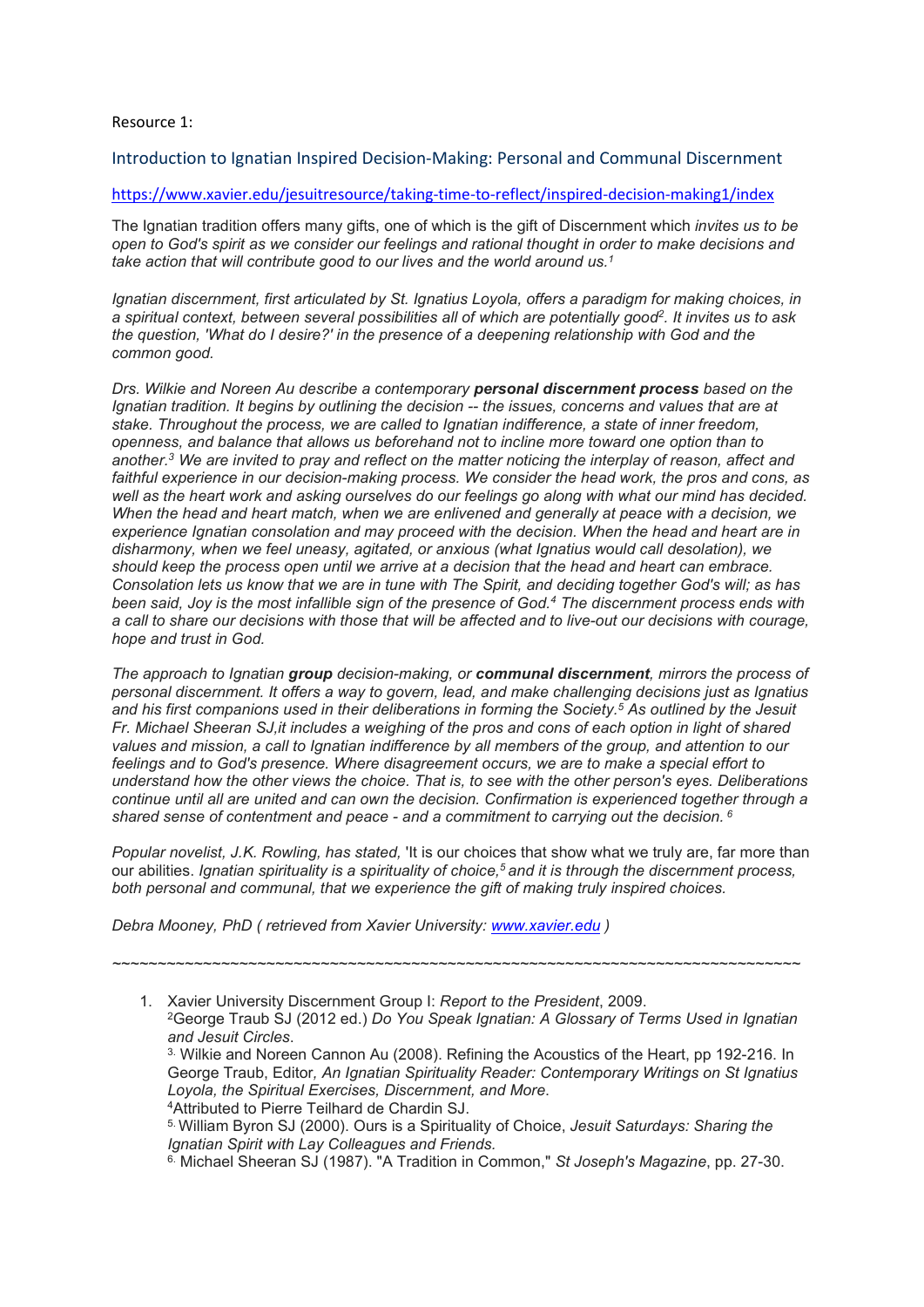Resource 2:

## Scenario: an opportunity to work with Ignatian Discernment

Select one of the following scenarios and use Ignatian discernment to work your group's way through your decision-making process…

Communal Discernment is a group of people, in a common enterprise, discerning the Spirit to determine where they are being collectively led? This is more than group dynamics or the sum total of everyone's personal choices; it is not simply arriving at a majority. It is reaching a consensus guided by the Holy Spirit.

Discernment presumes of people … a generosity of heart, prayerful disposition, psychological balance, honesty about self, true image of God and motivation and awareness.

Discernment presumes of communities… a sense of communion; a common vocation in the Spirit; a common commitment to carry out decisions of the group; individuals who live for and by the group and as such do not subvert the common good, for personal ego or gain; a leader to facilitate an agreed discerning process and a period of confirmation of the decision.

## **Scenario A:**

*The place and voice of women in the Australian Catholic Church has been a strong theme in the community submissions to the 2020 Plenary Council. As a Mary Aikenhead Ministries 'college, in the tradition of the Sisters of Charity of Australia, you have a heritage and continuing opportunity to influence the broader agenda.* 

How will you lead and educate your community to take up the invitations which may emerge from the Plenary Council? Why is this so?

At the conclusion of your discussion consider: How Ignatian discernment influenced your discussions?

## **Scenario B:**

*It is 2023. COVID 19 has informed and dominated national and international agendas for the last couple of years. We have seen some extraordinary changes and adaptations in education. However, we also note the post COVID doldrums have become entrenched in the wider environment. There is pressure on enrolments as parents weigh up their financial commitments. The local parish and government schools are a cheaper option and have had good academic results through access to best practice online learning. Tertiary education is now more expensive, and many parents are exploring the range of alternatives open to them. This scenario is facing many school Boards, Leaders and their Teams...*

How will you respond and proceed? Where will Mary Aikenhead and the Sisters of Charity Charism be evident in your decision-making?

At the conclusion of your discussion consider: How Ignatian discernment influenced your discussions?